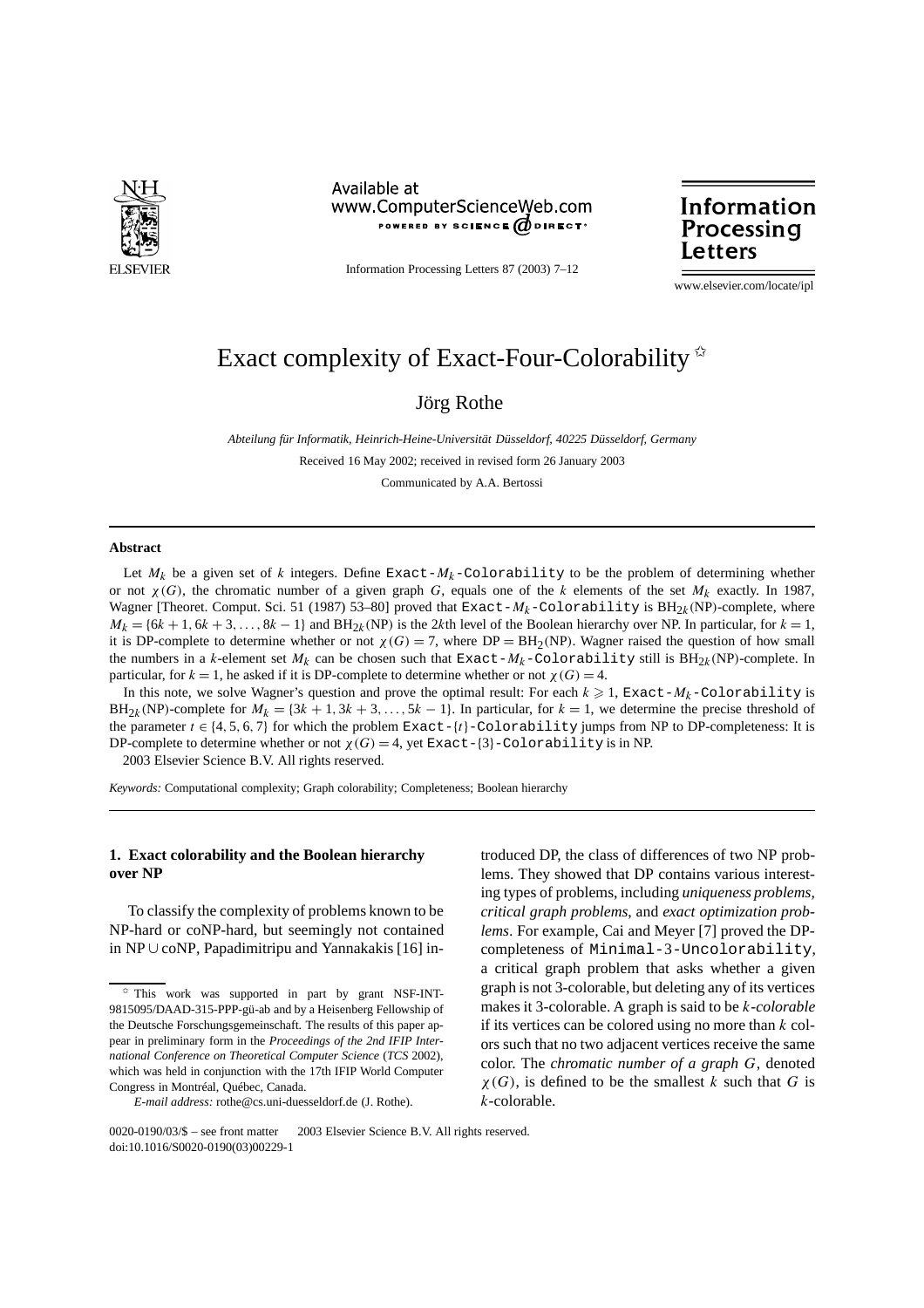Generalizing DP, Cai et al. [3,4] defined and studied the Boolean hierarchy over NP. Their papers initiated an intensive work and many papers on the Boolean hierarchy; e.g., [20,15,13,21,2,5,1,6,12,17] to name just a few.

To define the Boolean hierarchy, we use the symbols ∧ and ∨, respectively, to denote the *complex intersection* and the *complex union* of set classes. That is, for classes  $\mathcal C$  and  $\mathcal D$  of sets, define

 $\mathcal{C} \wedge \mathcal{D} = \{A \cap B \mid A \in \mathcal{C} \text{ and } B \in \mathcal{D}\};$  $C \vee D = \{A \cup B \mid A \in C \text{ and } B \in D\}.$ 

**Definition 1** (Cai et al. [3]). The *Boolean hierarchy over* NP is inductively defined as follows:

$$
BH1(NP) = NP,
$$
  
\n
$$
BH2(NP) = NP \wedge conP,
$$
  
\n
$$
BHk(NP) = BHk-2(NP) \vee BH2(NP) \text{ for } k \ge 3,
$$

and

 $BH(NP) = |$  $k \geqslant 1$ BH*k(*NP*).*

Equivalent definitions in terms of different Boolean hierarchy normal forms can be found in the papers [3, 20,15]; for the Boolean hierarchy over arbitrary set rings, we refer to the early work by Hausdorff [11]. Note that  $DP = BH<sub>2</sub>(NP)$ .

All hardness and completeness results in this paper are with respect to the polynomial-time many-one reducibility, denoted by  $\leq m$ , which is defined as follows. For sets *A* and *B*,  $A \leq m$  *B* if and only if there exists a polynomial-time computable function *f* such that for each  $x \in \Sigma^*$ ,  $x \in A$  if and only if  $f(x) \in B$ . A set  $B$  is said to be  $C$ -hard for a complexity class C if and only if  $A \leq^p_m B$  for each  $A \in \mathcal{C}$ . A set *B* is said to be  $C$ -complete if and only if  $B$  is  $C$ -hard and  $B \in \mathcal{C}$ .

In his seminal paper [20], Wagner provided sufficient conditions to prove problems complete for the levels of the Boolean hierarchy. In particular, he established the following lemma for  $BH_{2k}(NP)$ .

**Lemma 2** (Wagner, see Theorem 5.1(3) of [20]). *Let A be some* NP*-complete problem, let B be an arbitrary problem, and let*  $k \geq 1$  *be fixed.* 

*If there exists a polynomial-time computable function f such that, for all strings*  $x_1, x_2, ..., x_{2k} \in \Sigma^*$ *satisfying*  $(\forall j: 1 \leq j < 2k)$ [ $x_{j+1} \in A \Rightarrow x_j \in A$ ]*, it holds that*

$$
\| \{i \mid x_i \in A\} \| \text{ is odd } \Leftrightarrow f(x_1, x_2, \dots, x_{2k}) \in B,
$$
\n
$$
(1.1)
$$

*then B is*  $BH_{2k}(NP)$ *-hard.* 

For fixed  $k \ge 1$ , let  $M_k = \{6k + 1, 6k + 3, \ldots\}$ 8*k* − 1}, and define the problem

Exact-*Mk*-Colorability

 $=\{G \mid G \text{ is a graph with } \chi(G) \in M_k\}.$ 

In particular, Wagner applied Lemma 2 to prove that, for each  $k \geqslant 1$ , Exact- $M_k$ -Colorability is  $BH_{2k}(NP)$ -complete. For the special case of  $k = 1$ , it follows that Exact-{7}-Colorability is DPcomplete.

Wagner [20, p. 70] raised the question of how small the numbers in a  $k$ -element set  $M_k$  can be chosen such that  $Exact-M_k$ -Colorability still is  $BH_{2k}(NP)$ -complete. Consider the special case of  $k =$ 1. It is easy to see that Exact-{3}-Colorability is in NP and, thus, cannot be DP-complete unless the Boolean hierarchy collapses; see Proposition 3 below. Consequently, for  $k = 1$ , Wagner's result leaves a gap in determining the precise threshold  $t \in \{4, 5, 6, 7\}$ for which the problem Exact-{*t*}-Colorability jumps from NP- to DP-completeness.

Closing this gap and solving Wagner's question, we show that for each  $k \geqslant 1$ , Exact- $M_k$ -Colorability is  $BH_{2k}(NP)$ -complete for  $M_k = \{3k + 1,$  $3k + 3, \ldots, 5k - 1$ . In particular, for  $k = 1$ , it is DPcomplete to determine whether or not  $\chi(G) = 4$ .

### **2. Solving Wagner's question**

**Proposition 3.** *Fix any*  $k \ge 1$ *, and let*  $M_k$  *be any set that contains k noncontiguous positive integers including* 3*. Then,* Exact-*Mk*-Colorability *is*  $in BH_{2k-1}(NP)$ ; *in particular, for*  $k = 1$ , Exact-{3}-Colorability *is in* NP*.*

*Hence,* Exact-*Mk*-Colorability *is not* BH2*k(*NP*)-complete unless the Boolean hierarchy, and consequently the polynomial hierarchy, collapses.*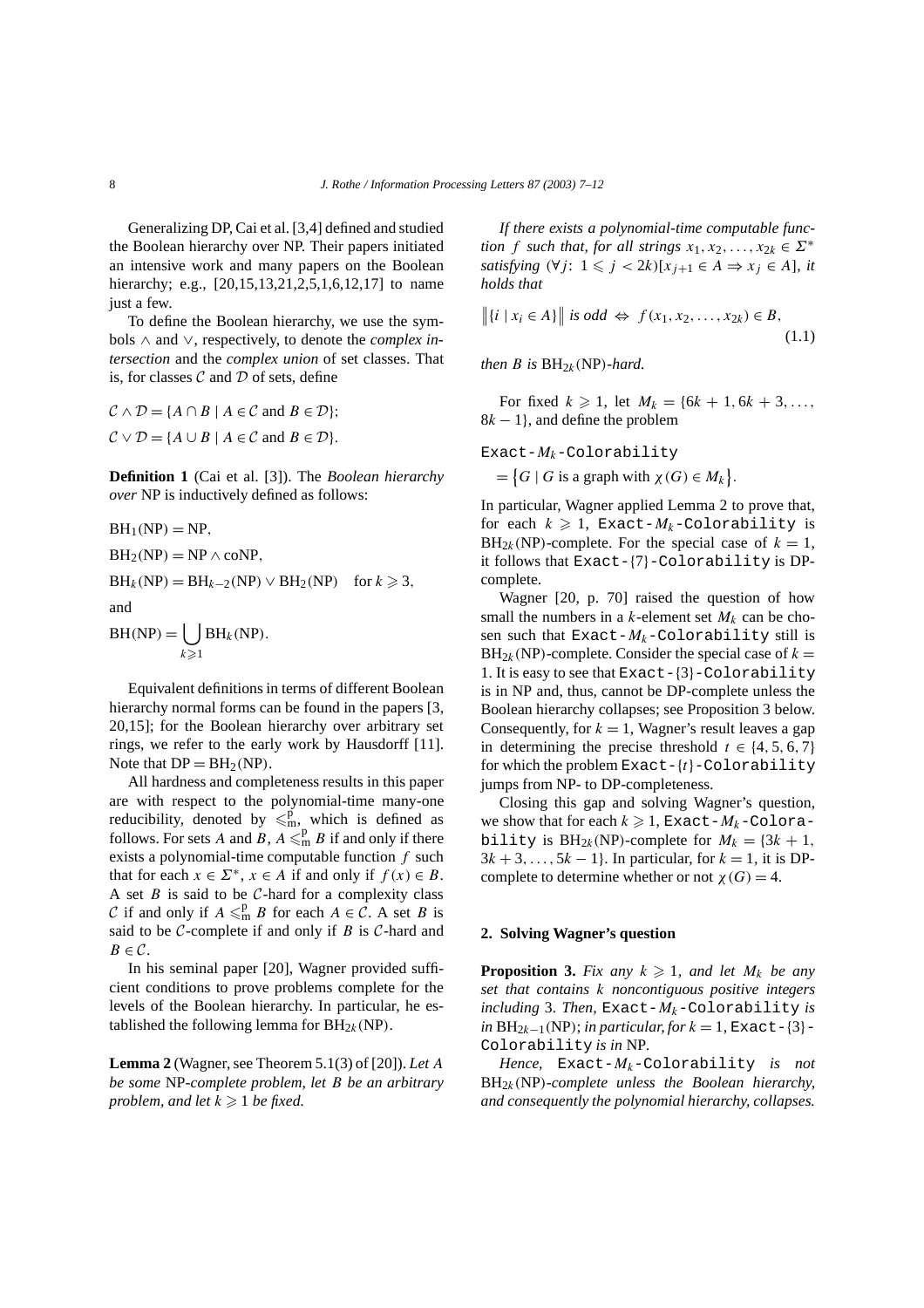**Proof.** Fix any  $k \ge 1$ , and let  $M_k$  be given as above. Note that

$$
\begin{aligned} \texttt{Exact-} & M_k\text{-Colorability} \\ &= \bigcup_{i \in M_k} \texttt{Exact-}\{i\} \text{-Colorability.} \end{aligned}
$$

Since for each  $i \in M_k$ ,

Exact-{*i*}-Colorability

$$
= \big\{ G \mid \chi(G) \leqslant i \big\} \cap \big\{ G \mid \chi(G) > i - 1 \big\}
$$

and since the set  $\{G \mid \chi(G) \leq i\}$  is in NP and the set  $\{G \mid \chi(G) > i - 1\}$  is in coNP, each of the  $k - 1$ sets Exact- $\{i\}$ -Colorability with  $i \in M_k - \{3\}$ is in DP. However, Exact-{3}-Colorability is even contained in NP, since it can be checked in polynomial time whether a given graph is 2-colorable, so  $\{G \mid \chi(G) > 2\}$  is in P. Hence, Exact- $M_k$ -Colorability is in  $BH_{2k-1}(NP)$ . □

To prove the main result of this paper, we apply two known reductions from 3-SAT to 3-Colorability, which have certain useful properties needed to apply Lemma 2. These properties are stated in the following two lemmas.

The first reduction is the standard reduction from 3-SAT to 3-Colorability, which is due to Garey, Johnson, and Stockmeyer [9,19]. Here, 3-SAT is the satisfiability problem for Boolean formulas in conjunctive normal form and with three literals per clause, and 3-Colorability is the set of graphs *G* with  $\chi(G) \leq 3$ . Both are standard NP-complete problems [8].

**Lemma 4** (Garey et al. [9,19]). *There exists a polyno* $mial-time$  *computable function*  $\sigma$  *that*  $\leqslant^p_m$ -reduces 3-SAT *to* 3*-*Colorability *and satisfies the following two properties*:

$$
\varphi \in 3-\text{SAT} \quad \Rightarrow \quad \chi(\sigma(\varphi)) = 3; \tag{2.1}
$$

$$
\varphi \notin 3-\text{SAT} \quad \Rightarrow \quad \chi(\sigma(\varphi)) = 4. \tag{2.2}
$$

The second reduction is due to Guruswami and Khanna [10]. Using the PCP theorem, Khanna, Linial, and Safra [14] showed that it is NP-hard to color a 3-colorable graph with only four colors. Guruswami and Khanna [10] gave a novel proof of the same result

that does not rely on the PCP theorem. Theorem 6 below uses the properties of their direct transformation, which are stated in Lemma 5.

Lemma 5 (cf. the proof of Theorem 1 of [10]). *There exists a polynomial-time computable function ρ that* -p <sup>m</sup>*-reduces* 3-SAT *to* 3-Colorability *and satisfies the following two properties*:

$$
\varphi \in 3\text{-SAT} \quad \Rightarrow \quad \chi(\rho(\varphi)) = 3; \tag{2.3}
$$

$$
\varphi \notin 3-\text{SAT} \quad \Rightarrow \quad \chi(\rho(\varphi)) = 5. \tag{2.4}
$$

**Proof.** The Guruswami–Khanna reduction, call it *ρ*, is the composition of two subsequent reductions: first a reduction from 3-SAT to the independent set problem, another standard NP-complete problem [8]; and then from the independent set problem to 3- Colorability. The independent set problem asks, given graph a *G* and an integer *m*, whether or not the size of a maximum independent set of *G* (i.e., of a maximum subset of *G*'s vertex set in which no two vertices are adjacent) is at least *m*.

We omit presenting the details of Guruswami and Khanna's very sophisticated construction, which involves tree-like structures and various types of gadgets connecting them. Instead, we give only a rough outline of the construction. Using the standard reduction from 3-SAT to the independent set problem [8], construct from the given Boolean formula  $\varphi$  a graph *G* consisting of *m* triangles (i.e., of *m* cliques of size 3 each) such that each triangle corresponds to some clause of  $\varphi$  and the vertices of any two distinct triangles are connected by an edge if and only if they represent some literal and its negation, respectively, in the corresponding clauses.

Then, transform *G* to a graph  $H = \rho(\varphi)$  such that, to each such triangle in  $G$ , there corresponds a tree-like structure with three leaves in the graph *H*. The "vertices" of the tree-like structures are basic templates consisting of  $3 \times 3$  grids such that the vertices in each row and in each column of the grid induce a 3-clique. The three vertices in the first column of any such basic template are shared among all the basic templates in each of the tree-like structures. Finally, connect the leaves of any two distinct tree-like structures by appropriate gates that will be described later on.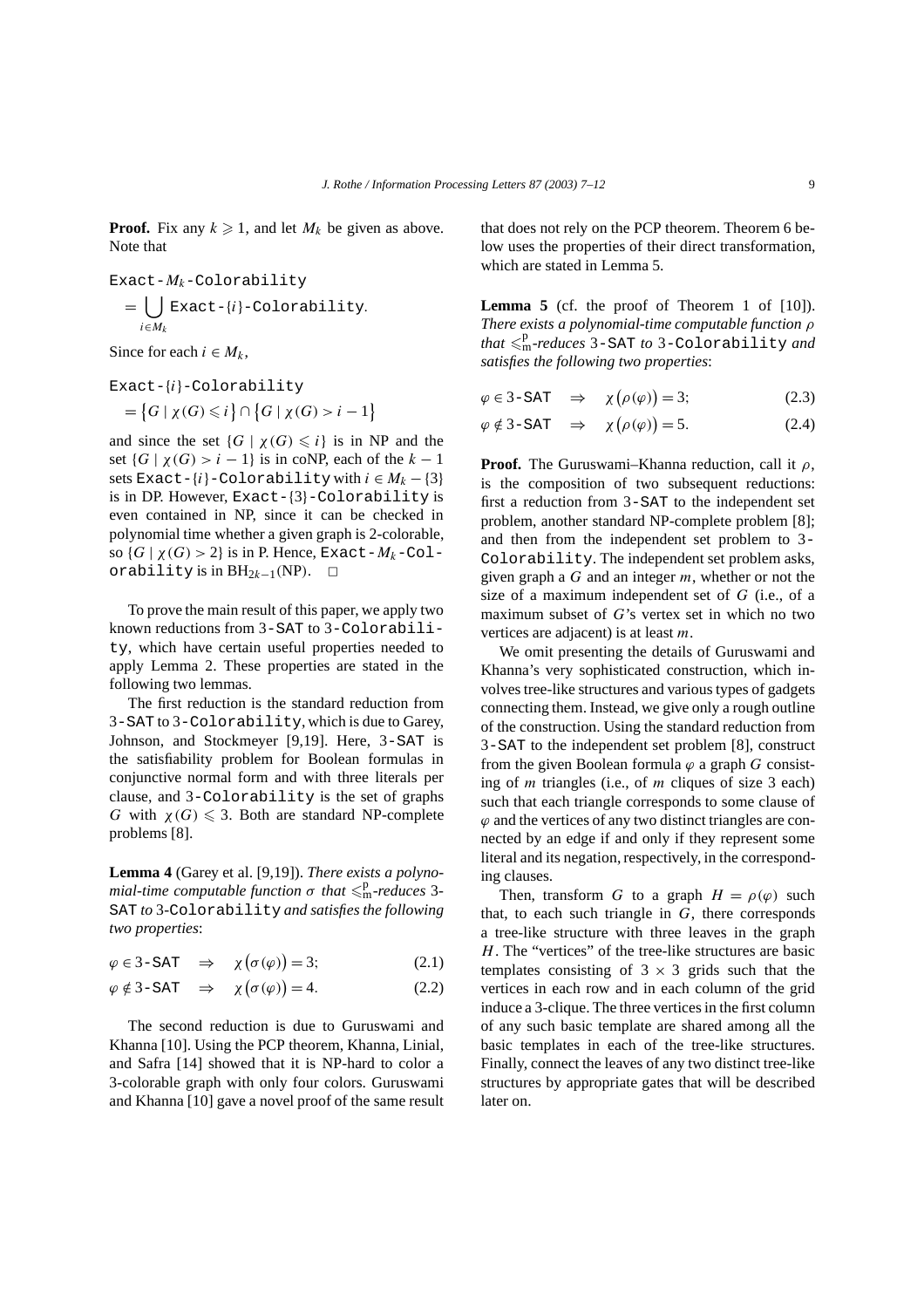Similarly, we also omit presenting the details of their clever proof of correctness and give only a rough outline of the idea. Intuitively, it is argued that every 4-coloring of the graph *H* "selects" the root of each tree-like structure and that this root selection is inherited downwards to the leaves. Then, the gadgets connecting the tree-like structures at the leaf-level ensure that if the graph  $H = \rho(\varphi)$  is 4-colorable, then  $\varphi$  is satisfiable. On the other hand, it is proven that if  $\varphi$  is satisfiable, then *H* is even 3-colorable. Thus, the construction guarantees that an unsatisfiable formula implies a graph with chromatic number at least five. In other words, the graph *H* has never a chromatic number of exactly four, no matter whether or not *ϕ* is satisfiable.

However, there is one subtle point in the Guruswami–Khanna reduction that requires detailed explanation here, since it is crucial to our application of their reduction in Theorem 6. As noted above, Guruswami and Khanna [10] prove that their reduction  $\rho$  satisfies that:

- $\varphi \in$  3-SAT implies  $\chi(\rho(\varphi)) = 3$ , which is Eq. (2.3), and
- $\phi \notin 3$ -SAT implies  $\chi(\rho(\varphi)) \geq 5$ .

Guruswami and Khanna [10] note that the graph  $H = \rho(\varphi)$  they construct is always 6-colorable. However, to apply Wagner's technique (see Lemma 2) in the proof of Theorem 6, we need to have that  $\varphi \notin$ 3–SAT implies not only  $5 \le \chi(H) \le 6$ , but exactly  $\chi(H) = 5.$ 

We now argue that the Guruswami–Khanna construction even gives that the graph *H* is always 5 colorable as required. To see why, look at the reduction in [10]. Recall that the graph *H* consists of tree-like structures whose vertices are replaced by basic templates, which are  $3 \times 3$  grids whose rows and columns induce 3-cliques. Thus, the basic templates can always be colored with three colors, say 1, 2, and 3. In addition, some leaves of the tree-like structures are connected by leaf-level gadgets of two types, the "same row kind" and the "different row kind".

The latter gadgets consist of two vertices connected to some grids, and thus can always be colored with two additional colors. The leaf-level gadgets of the "same row kind" consist of a triangle whose vertices are adjacent to two grid vertices each. Hence, regardless of which 3-coloring is used for the grids, one can always color one triangle vertex, say *t*1, with a color  $c \in \{1, 2, 3\}$  such that *c* is different from the colors of the two grid vertices adjacent to  $t_1$ . Using two additional colors for the other two triangle vertices implies  $\chi(H) \leq 5$ , which proves Eq. (2.4).  $\Box$ 

**Theorem 6.** *For each fixed*  $k \ge 1$ *, let*  $M_k = \{3k + 1,$  $3k + 3, ..., 5k - 1$ }. Then, Exact- $M_k$ -Colorability *is*  $BH_{2k}(NP)$ *-complete.* 

**Proof.** Apply Lemma 2 with *A* being the NP-complete problem 3-SAT and *B* being the problem Exact- $M_k$ -Colorability, where  $M_k = \{3k + 1, 3k + 3,$ *...,* 5*k* − 1} for fixed *k*.

Let  $\sigma$  be the standard reduction from 3-SAT to 3-Colorability according to Lemma 4, and let *ρ* be the Guruswami–Khanna reduction from 3-SAT to 3- Colorability according to Lemma 5.

The join operation  $oplus$  on graphs is defined as follows: Given two disjoint graphs  $A = (V_A, E_A)$  and  $B = (V_B, E_B)$ , their join  $A \oplus B$  is the graph with vertex set  $V_{A \oplus B} = V_A \cup V_B$  and edge set  $E_{A \oplus B} =$  $E_A \cup E_B \cup \{ \{a, b\} \mid a \in V_A \text{ and } b \in V_B \}.$  Note that  $\oplus$ is an associative operation on graphs and  $\chi(A \oplus B) =$  $\chi(A) + \chi(B)$ .

Let  $\varphi_1, \varphi_2, \ldots, \varphi_{2k}$  be 2*k* given Boolean formulas satisfying  $\varphi_{i+1}$  ∈ 3-SAT  $\Rightarrow \varphi_i$  ∈ 3-SAT for each *j* with  $1 \leq j < 2k$ . Define  $2k$  graphs  $H_1, H_2, \ldots, H_{2k}$ as follows. For each *i* with  $1 \leq i \leq k$ , define  $H_{2i-1} =$ *ρ*(*ϕ*<sub>2*i*−1</sub>) and *H*<sub>2*i*</sub> = *σ*(*ϕ*<sub>2*i*</sub>). By Eqs. (2.1)–(2.4), it follows that:

$$
\chi(H_j) = \begin{cases}\n3 & \text{if } 1 \leq j \leq 2k \text{ and } \varphi_j \in 3-\text{SAT}, \\
4 & \text{if } j = 2i \text{ for some } i \in \{1, 2, ..., k\} \\
\text{and } \varphi_j \notin 3-\text{SAT}, \\
5 & \text{if } j = 2i - 1 \text{ for some } i \in \{1, 2, ..., k\} \\
\text{and } \varphi_j \notin 3-\text{SAT}.\n\end{cases}
$$
\n(2.5)

For each *i* with  $1 \leq i \leq k$ , define the graph  $G_i$  to be the disjoint union of the graphs  $H_{2i-1}$  and  $H_{2i}$ . Thus,  $\chi(G_i) = \max\{\chi(H_{2i-1}), \chi(H_{2i})\}$ , for each *i* with  $1 \leq i \leq k$ . The construction of our reduction *f* is completed by defining  $f(\varphi_1, \varphi_2, \ldots, \varphi_{2k}) = G$ , where the graph  $G = \bigoplus_{i=1}^{k} G_i$  is the join of the graphs  $G_1, G_2, \ldots, G_k$ . Thus,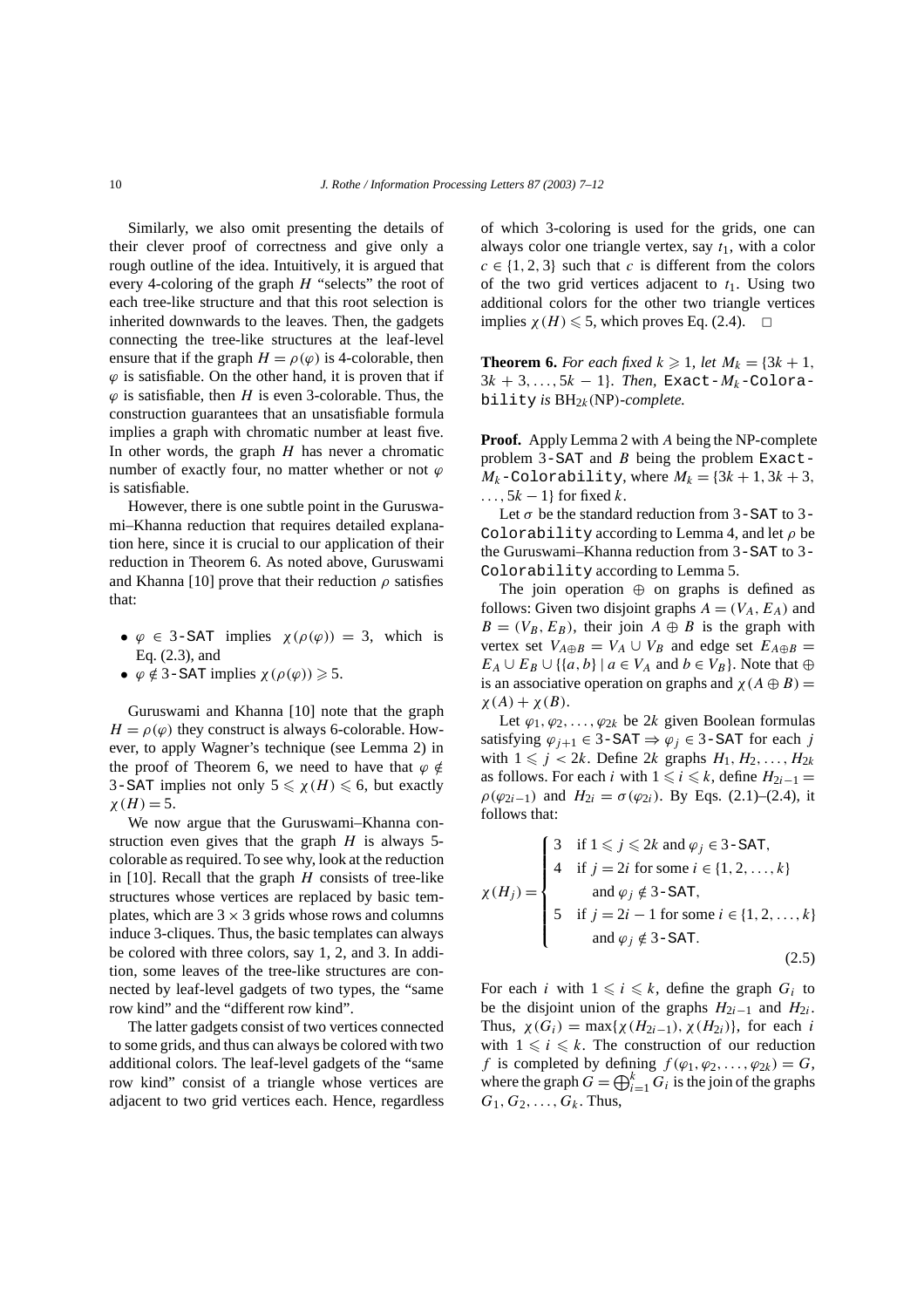$$
\chi(G) = \sum_{i=1}^{k} \chi(G_i) = \sum_{i=1}^{k} \max \{ \chi(H_{2i-1}), \chi(H_{2i}) \}.
$$
\n(2.6)

It follows from our construction that

$$
||\{i \mid \varphi_i \in 3\text{-SAT}\}|| \text{ is odd}
$$
\n
$$
\iff (\exists i : 1 \leq i \leq k)
$$
\n
$$
[\varphi_1, \dots, \varphi_{2i-1} \in 3\text{-SAT and}
$$
\n
$$
\varphi_{2i}, \dots, \varphi_{2k} \notin 3\text{-SAT}]
$$
\n
$$
\xrightarrow{(2.6),(2.7)} (\exists i : 1 \leq i \leq k)
$$
\n
$$
\left[\sum_{j=1}^k \chi(G_j) = 3(i-1) + 4 + 5(k-i) \right]
$$
\n
$$
= 5k - 2i + 1
$$
\n
$$
\xrightarrow{(2.7)} \chi(G) \in M_k = \{3k+1, 3k+3, \dots, 5k-1\}
$$
\n
$$
\iff f(\varphi_1, \varphi_2, \dots, \varphi_{2k})
$$
\n
$$
= G \in \text{Exact}-M_k-\text{Colorability.}
$$

Hence, Eq.  $(1.1)$  is satisfied. By Lemma 2, Exact- $M_k$ -Colorability is  $BH_{2k}(NP)$ -complete.  $\Box$ 

In particular, for  $k = 1$ , Theorem 6 has the following corollary.

**Corollary 7.** Exact-{4}-Colorability *is* DP*complete.*

To conclude this paper, we mention in passing that Riege and this author [17] recently obtained similar  $BH<sub>2k</sub>(NP)$ -completeness results for the exact versions of the domatic number problem and the conveyor flow shop problem.

The results of this paper appear in preliminary form in [18].

#### **Acknowledgements**

Interesting discussions with Klaus Wagner, Venkatesan Guruswami, Edith and Lane Hemaspaandra, Harald Hempel, Dieter Kratsch, Tobias Riege, and Gerd Wechsung are gratefully acknowledged. I also thank the anonymous IFIP-TCS 2002 and IPL referees for their nice comments, and I thank Alan Bertossi for his guidance through the editorial process.

### **References**

- [1] R. Beigel, R. Chang, M. Ogiwara, A relationship between difference hierarchies and relativized polynomial hierarchies, Math. Systems Theory 26 (3) (1993) 293–310.
- [2] R. Beigel, Bounded queries to SAT and the Boolean hierarchy, Theoret. Comput. Sci. 84 (2) (1991) 199–223.
- [3] J. Cai, T. Gundermann, J. Hartmanis, L. Hemachandra, V. Sewelson, K. Wagner, G. Wechsung, The Boolean hierarchy I: Structural properties, SIAM J. Comput. 17 (6) (1988) 1232– 1252.
- [4] J. Cai, T. Gundermann, J. Hartmanis, L. Hemachandra, V. Sewelson, K. Wagner, G. Wechsung, The Boolean hierarchy II: Applications, SIAM J. Comput. 18 (1) (1989) 95–111.
- [5] R. Chang, On the structure of NP computations under Boolean operators, PhD thesis, Cornell University, Ithaca, NY, 1991.
- [6] R. Chang, J. Kadin, The Boolean hierarchy and the polynomial hierarchy: A closer connection, SIAM J. Comput. 25 (2) (1996) 340–354.
- [7] J. Cai, G. Meyer, Graph minimal uncolorability is  $D^P$ -complete, SIAM J. Comput. 16 (2) (1987) 259–277.
- [8] M. Garey, D. Johnson, Computers and Intractability: A Guide to the Theory of NP-Completeness, W.H. Freeman and Company, New York, 1979.
- [9] M. Garey, D. Johnson, L. Stockmeyer, Some simplified NPcomplete graph problems, Theoret. Comput. Sci. 1 (1976) 237–267.
- [10] V. Guruswami, S. Khanna, On the hardness of 4-coloring a 3-colorable graph, in: Proceedings of the 15th Annual IEEE Conference on Computational Complexity, IEEE Computer Society Press, May 2000, pp. 188–197.
- [11] F. Hausdorff, Grundzüge der Mengenlehre, Walter de Gruyter, Berlin, 1914.
- [12] L. Hemaspaandra, J. Rothe, Unambiguous computation: Boolean hierarchies and sparse Turing-complete sets, SIAM J. Comput. 26 (3) (1997) 634–653.
- [13] J. Kadin, The polynomial time hierarchy collapses if the Boolean hierarchy collapses, SIAM J. Comput. 17 (6) (1988) 1263–1282; Erratum, SIAM J. Comput. 20 (2) (1991) 404.
- [14] S. Khanna, N. Linial, S. Safra, On the hardness of approximating the chromatic number, Combinatorica 20 (3) (2000) 393– 415.
- [15] J. Köbler, U. Schoning, K. Wagner, The difference and truthtable hierarchies for NP, RAIRO Inform. Théor. Appl. 21 (1987) 419–435.
- [16] C. Papadimitriou, M. Yannakakis, The complexity of facets (and some facets of complexity), J. Comput. System Sci. 28 (2) (1984) 244–259.
- [17] T. Riege, J. Rothe, Complexity of the exact domatic number problem and of the exact conveyor flow shop problem, Technical Report cs.CC/0212016, Computing Research Repository (CoRR), December 2002, 14 pp.; Available on-line at http://xxx.lanl.gov/abs/cs.CC/0212016.
- [18] J. Rothe, H. Spakowski, J. Vogel, Exact complexity of Exact-Four-Colorability and of the winner problem for Young elections, in: R. Baeza-Yates, U. Montanari, N. Santoro (Eds.), Foundations of Information Technology in the Era of Network